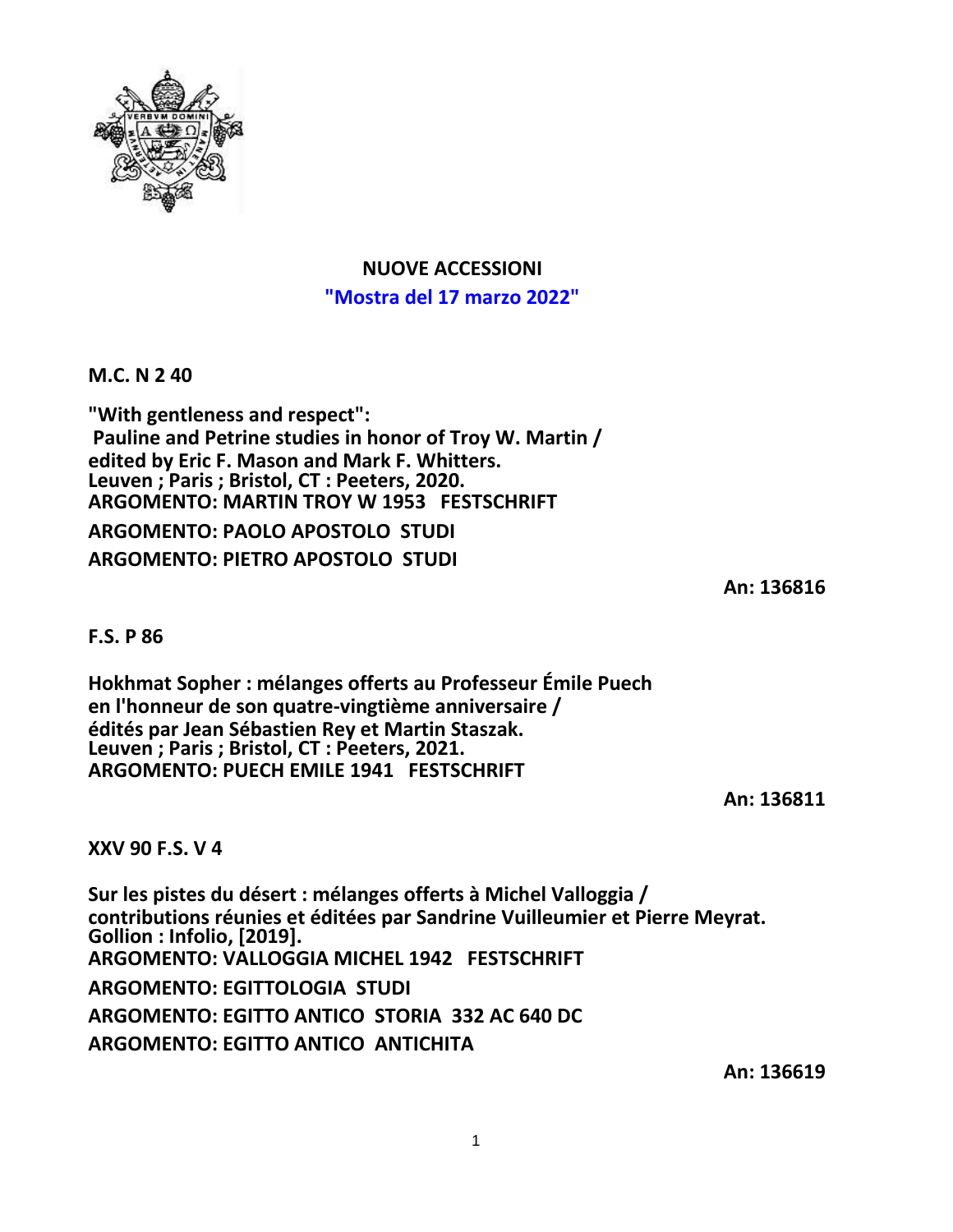## **M.C. C 33 B 153**

**Albertz, Rainer, 1943-. Die Josephsgeschichte im Pentateuch : ein Beitrag zur Überwindung einer anhaltenden Forschungskontroverse / Rainer Albertz. Tübingen : Mohr Siebeck, [2021]. ARGOMENTO: IOSEPHUS PATRIARCA**

**ARGOMENTO: BIBLIA VT PENTATEUCHUS INTERPRETAZIONE TEDESCO**

**An: 137394**

**VIII 32 C 1**

**Boxall, Ian, 1964-. Matthew through the centuries / Ian Boxall. Hoboken, NJ : Wiley Blackwell, 2019. ARGOMENTO: BIBLIA NT MATTHAEUS COMMENTI INGLESE**

**An: 137149**

**M.C. C 49 35**

**Bunta, Silviu Nicolae. The Lord God of Gods : divinity and deification in Early Judaism / Silviu Nicolae Bunta. Piscataway, NJ : Gorgias Press, 2021. ARGOMENTO: DEIFICAZIONE ARGOMENTO: GIUDAISMO DIO**

**VIII 130 B 2**

**Dozeman, Thomas B., 1952-. Esodo / Thomas B. Dozeman. Torino : Paideia, [2021]. ARGOMENTO: BIBLIA VT EXODUS COMMENTI ITALIANO**

**An: 136523**

**An: 137163**

**IV 511 618**

**Eucherius Lugdunensis, santo, 428-450. Oeuvres exégétiques : Clés pour l'intelligence spirituelle, Instructions / Eucher de Lyon ; texte latin de C. Mandolfo (CCSL 66) ; introduction, traduction et notes Martine Dulaey. Paris : Les Éditions du Cerf, 2021. ARGOMENTO:**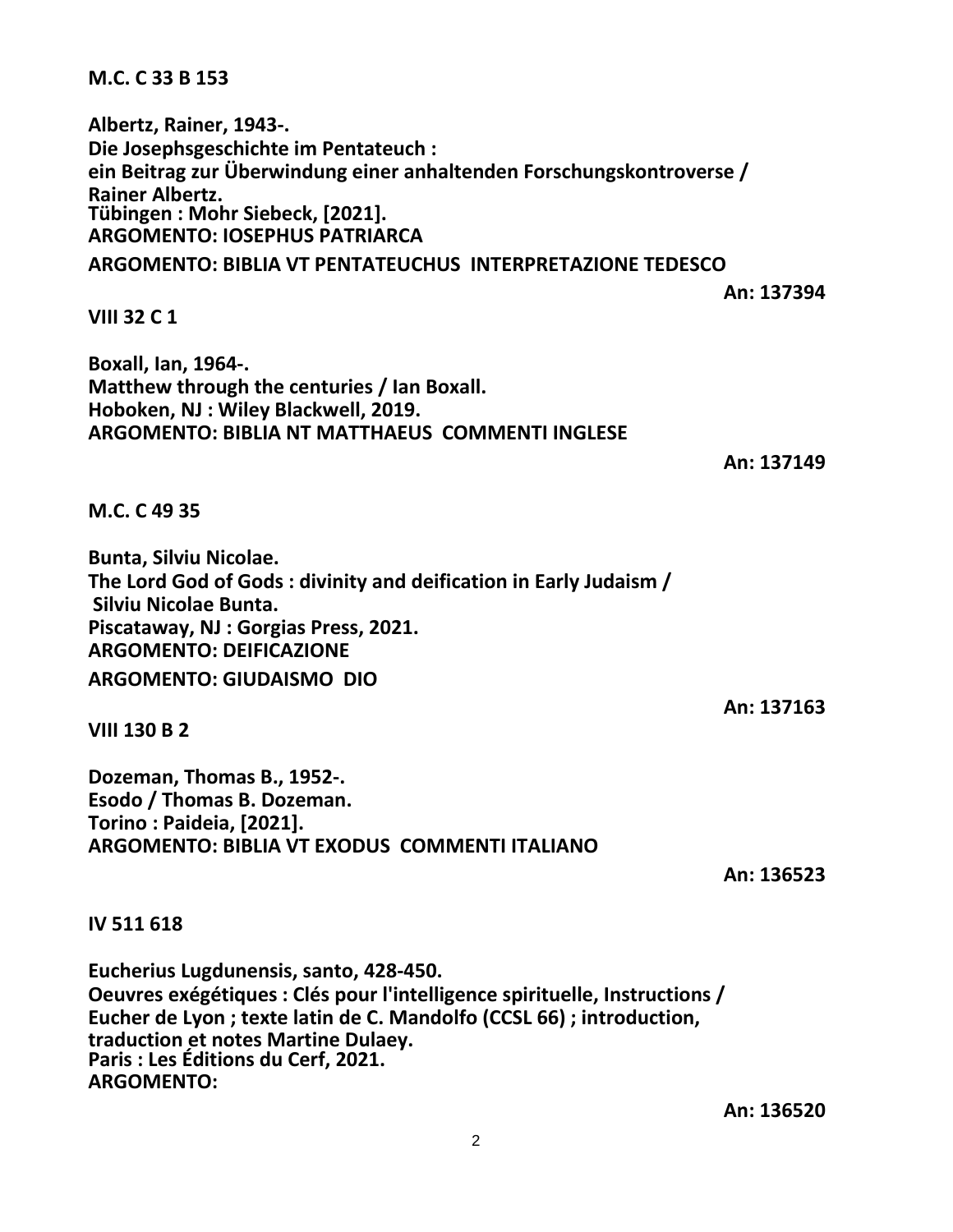**XII 31 27**

**Flichy, Odile. L'Évangile de Matthieu / Odile Flichy. Paris : Les Éditions du Cerf, [2016]. ARGOMENTO: BIBLIA NT MATTHAEUS INTERPRETAZIONE FRANCESE**

**An: 136493**

**M.C. C 33 C 133**

**Frohlich, James, 1982-. The relationship between MT and LXX in Jeremiah 39(46):1-41(48):3 and 52 / James Frohlich. Tübingen : Mohr Siebeck, [2022]. ARGOMENTO: BIBLIA VT JEREMIAS 39 41 ARGOMENTO: BIBLIA VT JEREMIAS 52 ARGOMENTO: BIBLIA VT JEREMIAS INTERPRETAZIONE INGLESE**

**An: 137183**

**IV 20 GAZ 1**

**Iohannes Gazaeus, secolo VI. Description du tableau cosmique / Jean de Gaza ; texte établi et traduit par Delphine Lauritzen. Paris : Les Belles Lettres, 2015. ARGOMENTO:**

**An: 136759**

**IV 20 PHILOP 1**

**Iohannes Philoponus, secoli V-VI. Traité de l'astrolabe / Jean Philopon ; texte établi et traduit par Claude Jarry. Paris : Les Belles Lettres, 2015. ARGOMENTO:**

**An: 136766**

**XXI 77 36**

**Jackson-McCabe, Matt A., 1967-. Jewish Christianity : the making of the Christianity-Judaism divide / Matt Jackson-Mc Cabe. New Haven ; London : Yale University Press, [2020]. ARGOMENTO: GIUDAISMO E CRISTIANESIMO STORIA ARGOMENTO: GIUDAISMO E CRISTIANESIMO RAPPORTI**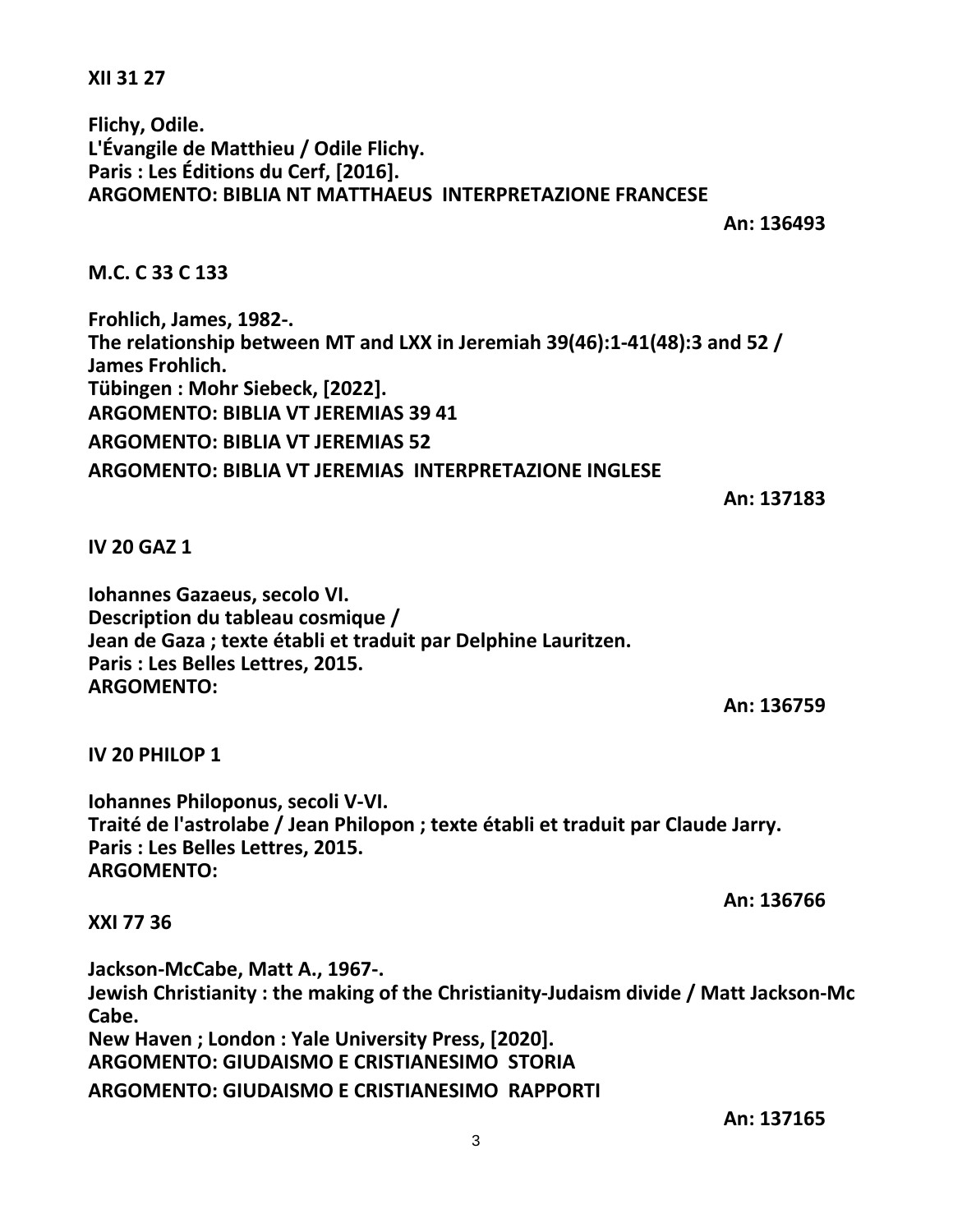**XIX 45 32.1**

**Kalimi, Isaac, 1952-. König Salomo: Mensch und Mythos : biblische Geschichtsschreibung im Wandel / Isaac Kalimi. Wiesbaden : Harrassowitz Verlag, 2020. ARGOMENTO: SALOMON RE DISRAELE ARGOMENTO: BIBLIA VT SAMUELIS II ARGOMENTO: BIBLIA VT REGUM II ARGOMENTO: ISRAELE ANTICO RE E SOVRANI ARGOMENTO: RE DISRAELE**

**An: 137169**

**VIII 87 14.5**

**Macchi, Jean-Daniel, 1963-. Le livre d'Esther / Jean-Daniel Macchi. Genève : Labor et Fides, [2016]. ARGOMENTO: BIBLIA VT ESTHER COMMENTI FRANCESE**

**An: 137018**

**XXVI 115 45**

**Newsom, Carol Ann, 1950-. The Spirit within me : self and agency in Ancient Israel and Second Temple Judaism / Carol A. Newsom. New Haven and London : Yale University Press, [2021]. ARGOMENTO: GIUDAISMO SPIRITUALITA ARGOMENTO: GIUDAISMO STORIA 586 AC 210 DC**

**An: 137399**

**XV 11 25**

**Romanello, Stefano, sacerdote, 1961-. Una Parola che edifica (cfr. 2Cor 12,19) : saggi sulla dimensione retorico-pragmatica delle Lettere paoline / Stefano Romanello. Milano : Glossa, [2021]. ARGOMENTO: PAOLO APOSTOLO RETORICA ARGOMENTO: BIBLIA NT AD CORINTHIOS II 12 ARGOMENTO: BIBLIA NT AD CORINTHIOS II ANALISI RETORICA**

**An: 137304**